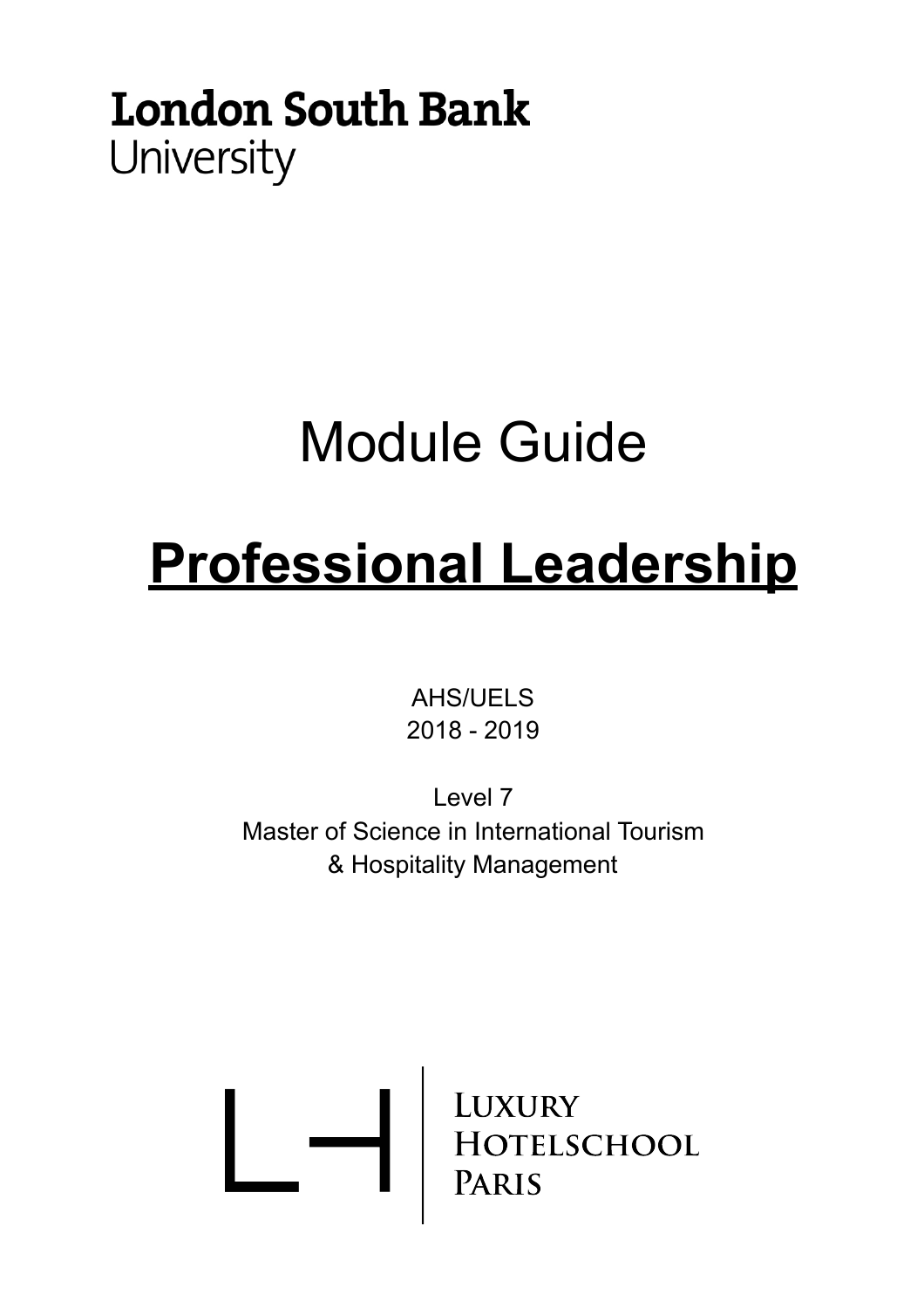# **Table of Contents**

| 8. The Programme of Teaching, Learning and Assessment10 |
|---------------------------------------------------------|
|                                                         |
|                                                         |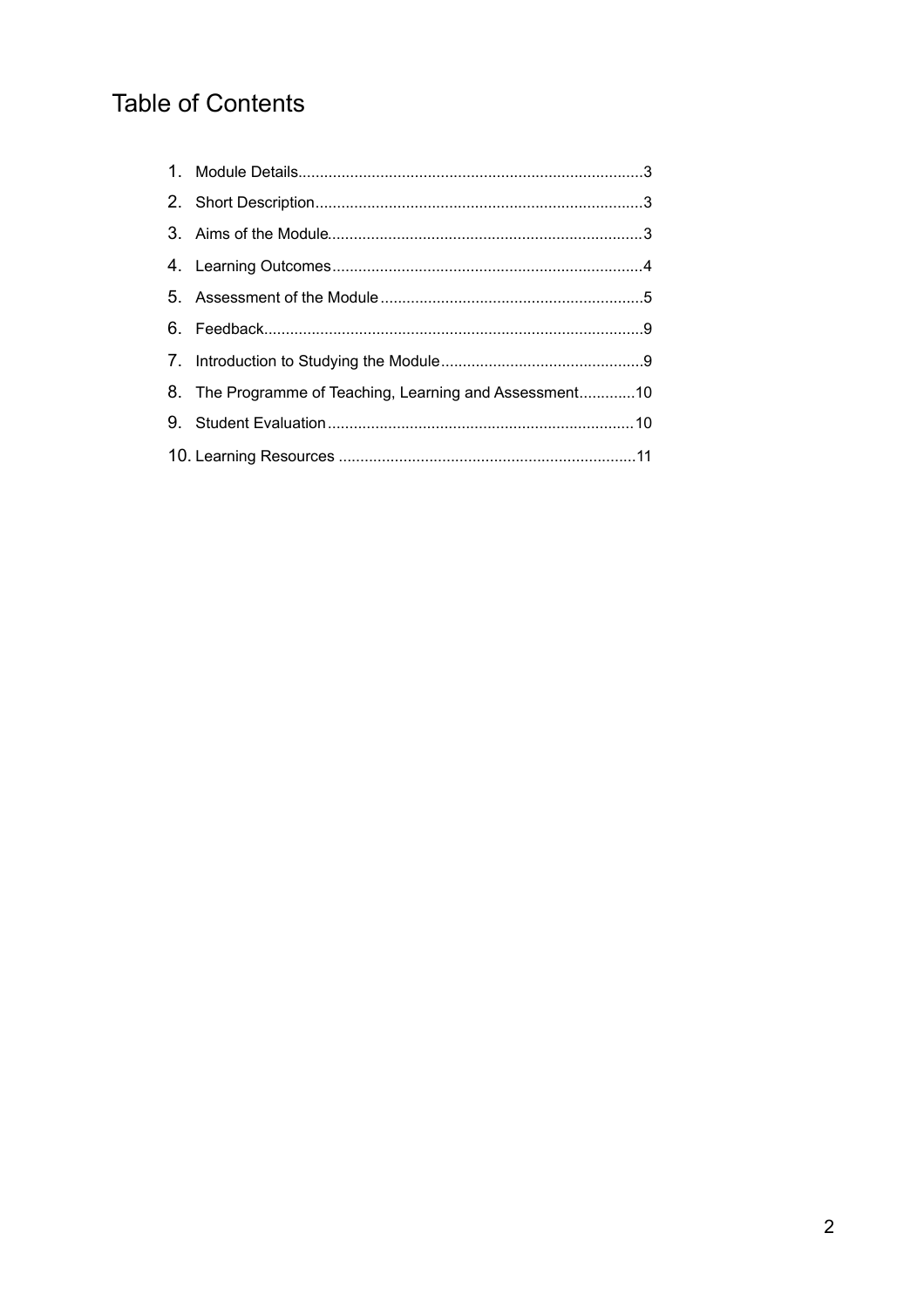# <span id="page-2-0"></span>1. MODULE DETAILS

|                                                              | Module Title: Professional Leadership                                     |
|--------------------------------------------------------------|---------------------------------------------------------------------------|
| Module Level: 7                                              |                                                                           |
| <b>Module Reference Number:</b>                              |                                                                           |
| Credit Value: 20                                             |                                                                           |
| <b>Student Study Hours: 36</b>                               |                                                                           |
| <b>Contact Hours: 36</b>                                     |                                                                           |
| <b>Private Study Hours: 117</b>                              |                                                                           |
| Pre-requisite Learning (If applicable):                      |                                                                           |
| Co-requisite Modules (If applicable):                        |                                                                           |
|                                                              | <b>Course(s):</b> MSc in International Tourism and Hospitality Management |
|                                                              | Year and Semester 2018-2019 Semester 2                                    |
| Module Coordinator: Edward ISAACS                            |                                                                           |
| MC Contact Details (Tel, Email, Room) Room B165 Borough Road |                                                                           |
| <b>Teaching Team &amp; Contact Details UELS</b>              | (If applicable): Arnaud BOUVIER, LH Paris, ab@luxuryhotelschool.com       |
|                                                              | <b>Subject Area: Tourism &amp; Hospitality</b>                            |
| <b>Summary of Assessment Method: 100% Coursework</b>         |                                                                           |

# <span id="page-2-1"></span>2. SHORT DESCRIPTION

This unit focuses on the active, professional aspects of leadership studies within the Tourism and Hospitality industry. It starts from the assumption that almost every organised activity is initiated by leadership of some sort and that most, if not all, benefit from good leadership. Alongside engaging with contemporary theoretical perspectives on professional leadership, students will be encouraged to learn from their own and other's experience(s) of leadership in practice and to engage in activities which enable them to develop their own leadership aptitude

# <span id="page-2-2"></span>3. AIMS OF THE MODULE

This unit will enable participants to:

- Examine the complex nature of leadership in a continuously changing environment
- Assess the nature of strategic leadership (including strategic "change leadership")
- Anticipate the practical implications of the human aspects of change
- Evaluate the impact of change on the culture of tourism and hospitality organisations
- Develop the ability to analyse and apply appropriate models of "change leadership" through the use of academic models and theories, as well as in case studies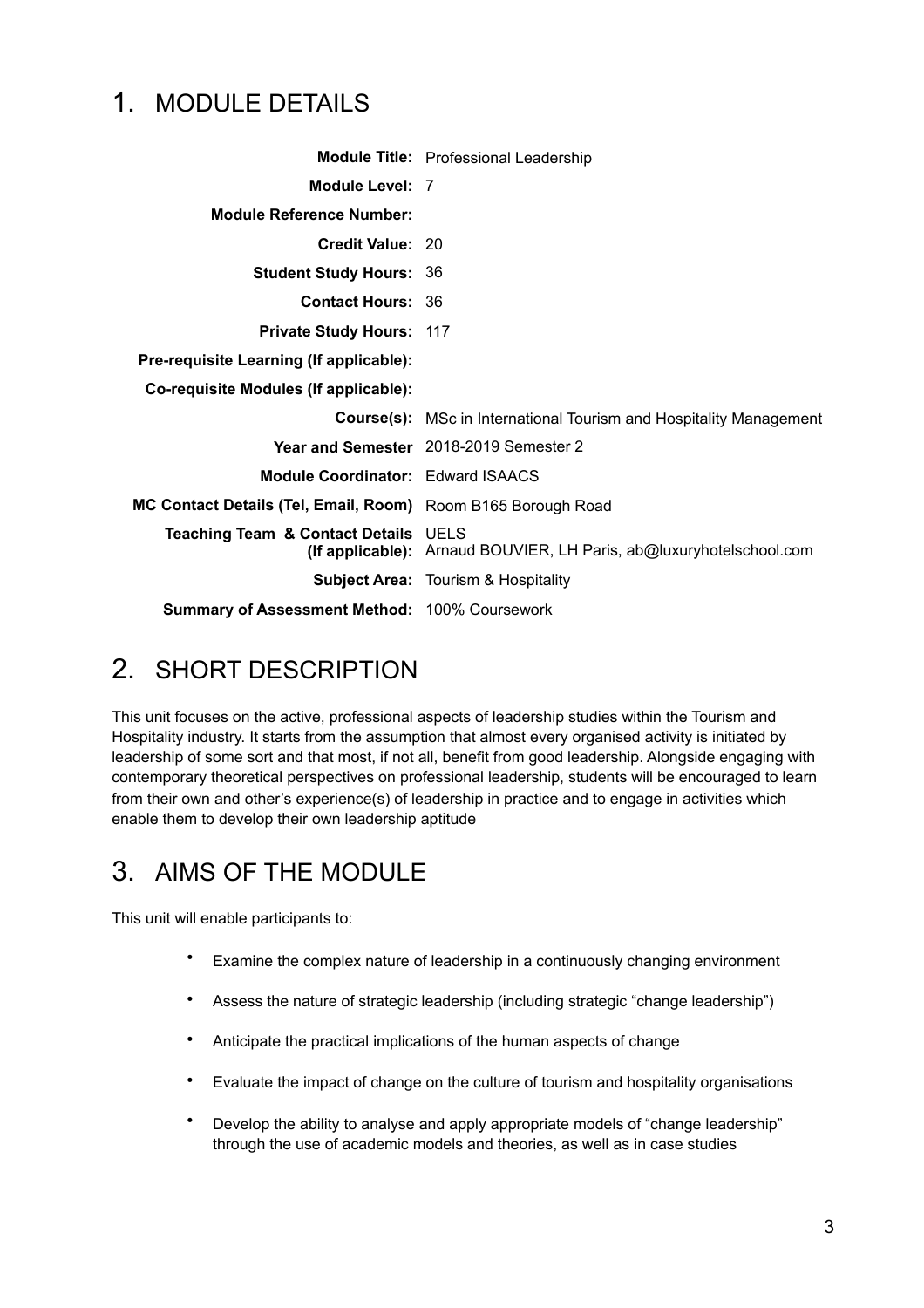# <span id="page-3-0"></span>4. LEARNING OUTCOMES

# 4.1. Knowledge and Understanding

- Engage in a sustained, systematic and critical way with "real life" leadership issues of interest to students and relevant to their discipline
- Critically evaluate and experiment with alternative ways of thinking about and/or acting out of leadership within their own particular context and/or areas of interest
- Demonstrate a reflexive appreciation of conflict resolution
- Critically interpret the practice and rhetoric of leadership
- Demonstrate critical awareness of wider social contexts of leadership (including political, historical and economic)

## 4.2. Intellectual Skills

- An ability to engage in critical analysis of data and documentation, both in written and verbal form
- Self-awareness and capacity for personal reflection

## 4.3. Practical Skills

- An ability to seek, handle and interpret statistical information
- Survey/questionnaires techniques using observational and/or mapped dated collection

## 4.4. Transferable Skills

The following skills are developed during the unit:

- Communication Skills
- Confidence and assertiveness
- Research skills
- Managing tasks and solving problems
- Ability to evaluate and analyse material critically
- Legal and policy analysis and interpretation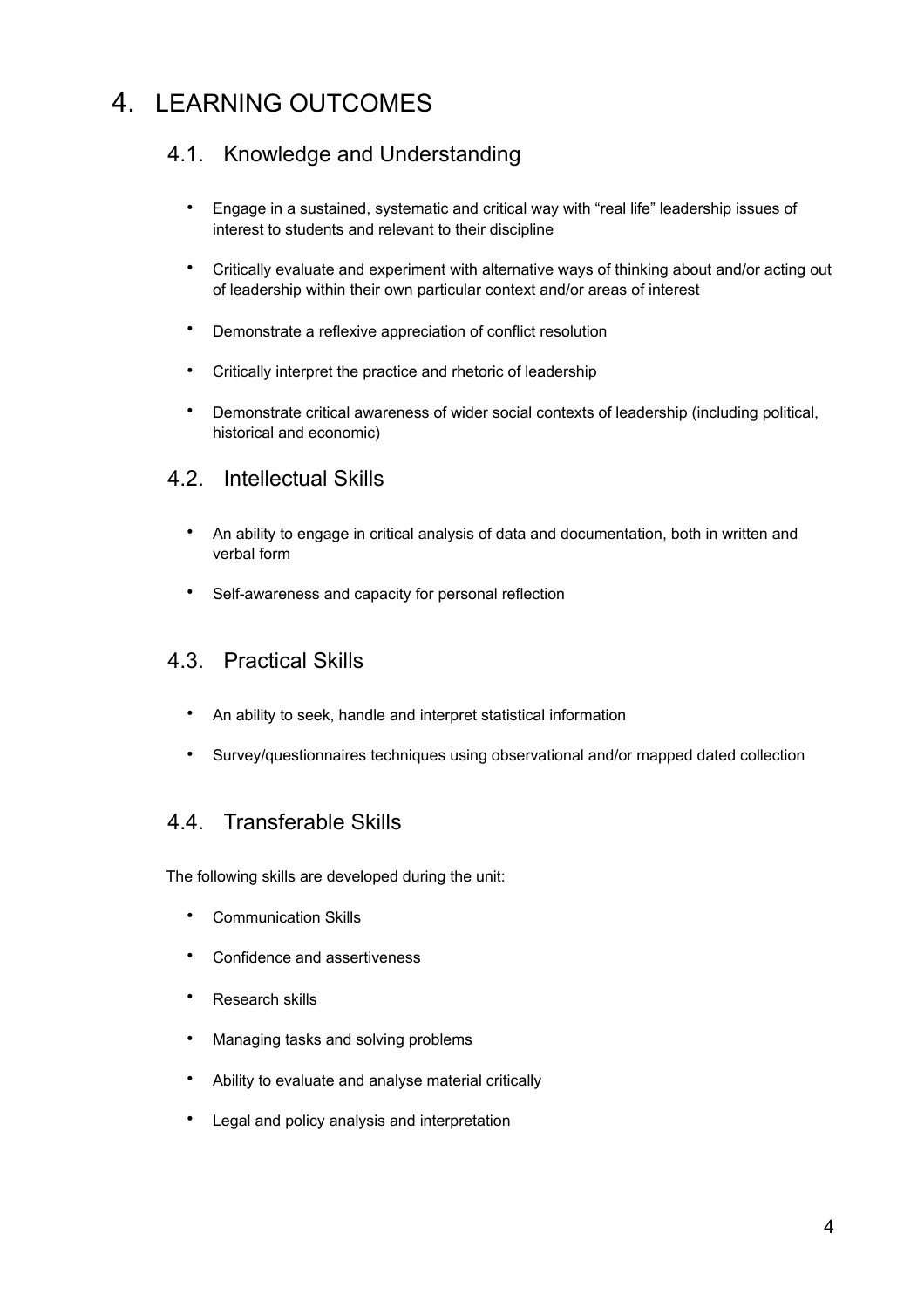# <span id="page-4-0"></span>5. ASSESSMENT OF THE MODULE

#### ASSESSMENT METHOD

#### Students are required to:

Coursework one, worth 20% of the overall module. Students must prepare a presentation synthesising review of relevant journal articles and/or book chapters on a chosen aspect of leadership. The presentation was to last no more than 15 minutes which is to be followed by a 5-minute question-andanswer session. The overall assessment time will not exceed 20 minutes.

Coursework two, worth 80% of the module. Prefaced with a literature review, a discussion of theoretical concepts and relevant case studies should examine the importance of leadership within the Tourism and Hospitality industry.

This module is assessed through formative and summative components. The summative component is two pieces of coursework (a presentation, worth 20% of the module and written report, worth 80% of the module). However, the module is assessed by both formative and summative methods as noted below:

Formative assessment: feedback on mini presentations provided in seminars on the progress of students work. The presentations will require students to present their initial findings after their first bout of research in relation to the summative assessment.

Summative assessment: A 15-minute presentation and a 4000-word report outlined below.

#### **Coursework 1 – Student Presentations worth 20% of the module**

Students must present a short synthesising review of 3 relevant journal articles on a chosen aspect of leadership. You must select journal articles on an aspect of leadership that is of relevance to the indicative content of this module.

The presentation should be structured by you introducing the main points of the journal article, highlighting the key findings, using recent examples from industry and/or your own professional experience and deriving your own conclusions or recommendations as to the relevance and application of this article to our industry. You must hand in your PowerPoint slides and notes by 21/03/19.

Word Length: No more than 10 slides Duration of Presentation: 15 minutes Date set: 31/01/19 Date and place to be handed in: 21/03/19, Coursework must first be submitted electronically through the module site. Feedback to Student: 15 working days after submission date Assessment Criteria – Coursework 1 Evaluation of topic **Fail--- Pass --- Merit--- Distinction** 

Use of theory, ideas, concepts or frameworks Fail--- Pass --- Merit--- Distinction Discussion and analysis of research Fail--- Pass --- Merit--- Distinction Conclusions or recommendations Fail--- Pass --- Merit--- Distinction Style of presentation\* The Style of presentation\* Fail--- Pass --- Merit--- Distinction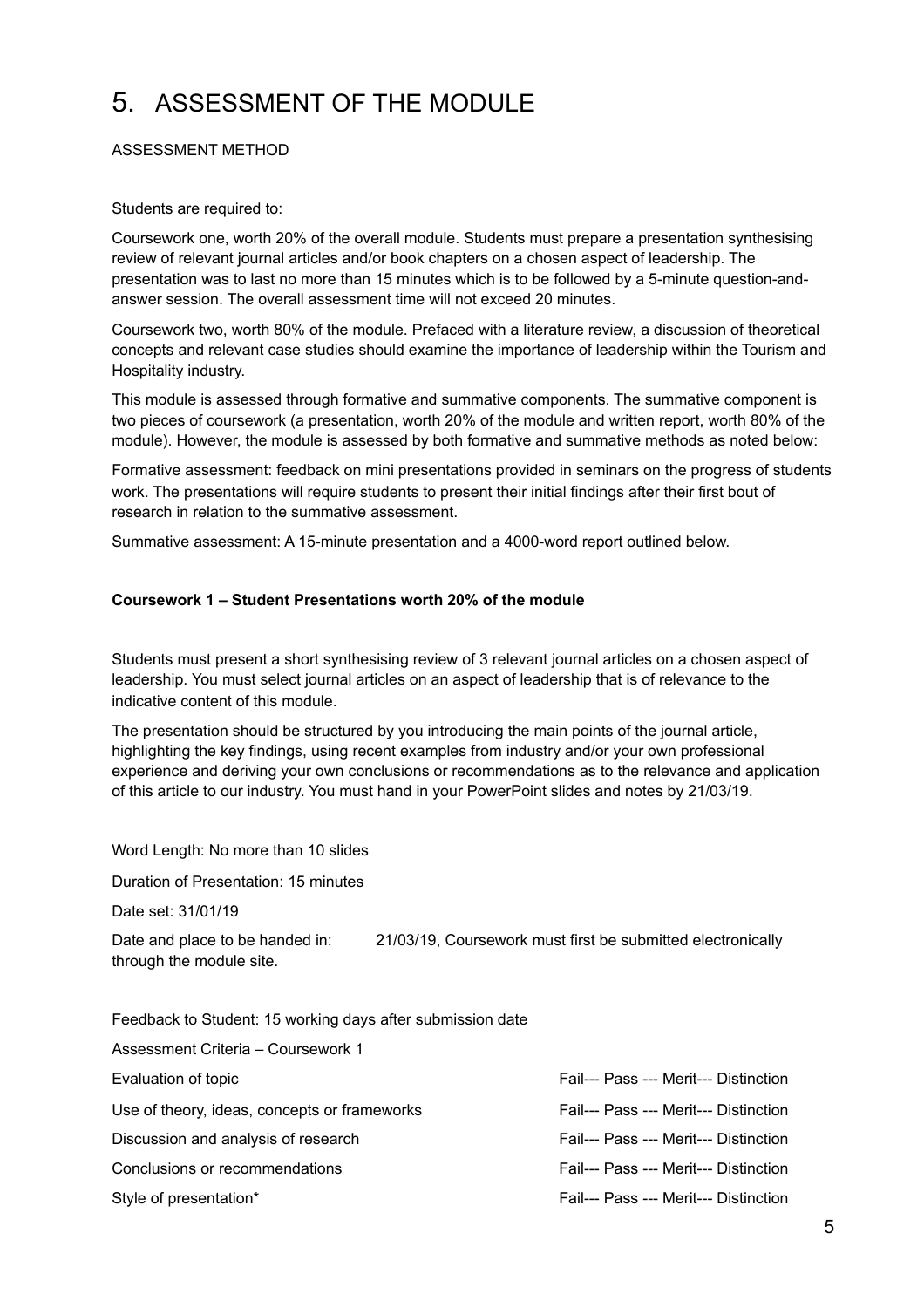\*For this element of the assessment see the presentation assessment sheet in section 9 of the module guide. This illustrates the criteria which will be completed by the module leader during your presentation.

As a guide the percentage / grade equivalence is:

- $70\% +$  = Distinction
- $60 69 =$  Merit
- $50 59$  = Pass
- $0 49 =$ Fail

#### **Coursework 2 – An Individual Written Report worth 80% of the module**

"A key issue in improving guest services is the ability of leaders in our hospitality industry to retain workers for the long term, providing employers greater opportunities to train their employees and engage them in the process of cocreating the vision and objectives of the business" (Maier, 2009, p.110).

To what extent do you agree with Maier's statement? In justifying your answer explain the relevance that leadership can play in the successful operation and management of the tourism and hospitality industries. Use examples to justify your argument.

You must prepare a 4000-word report that answers the question above and outlines the relevance of leadership to our industry. Prefaced with a literature review, including discussion of theoretical concepts and relevant case studies that examine the importance of leadership within the Tourism and Hospitality sectors. A minimum of 30 academic and factual references would be advised in completing this assessment.

The structure of the report should contain, an executive summary, a literature review, an analysis and discussion of content, and conclusions with recommendations.

The report could include:

An introduction outlining the essence of leadership (or what leadership is). A discussion on leadership theories and their relevance to management. Issues on change management, negotiation, problem solving, decision making and transformational leadership. Then a section on leadership implementation in the tourism and hospitality industries followed by conclusions and recommendations. However, you must cover 3 to 5 main topics including 2 leadership styles.

Structure of Coursework 2: Individual Report (4000 words - +/- 10%)

#### TITLE/QUESTION

Every essay title contains an explicit or implicit question. Your report should focus on answering that question. Try rewriting the title so that it is a question.

EXECUTIVE SUMMARY: (about 300 words) Explain how you interpret the title What issues/topics are you going to explore? What will be your focus? What will your report show?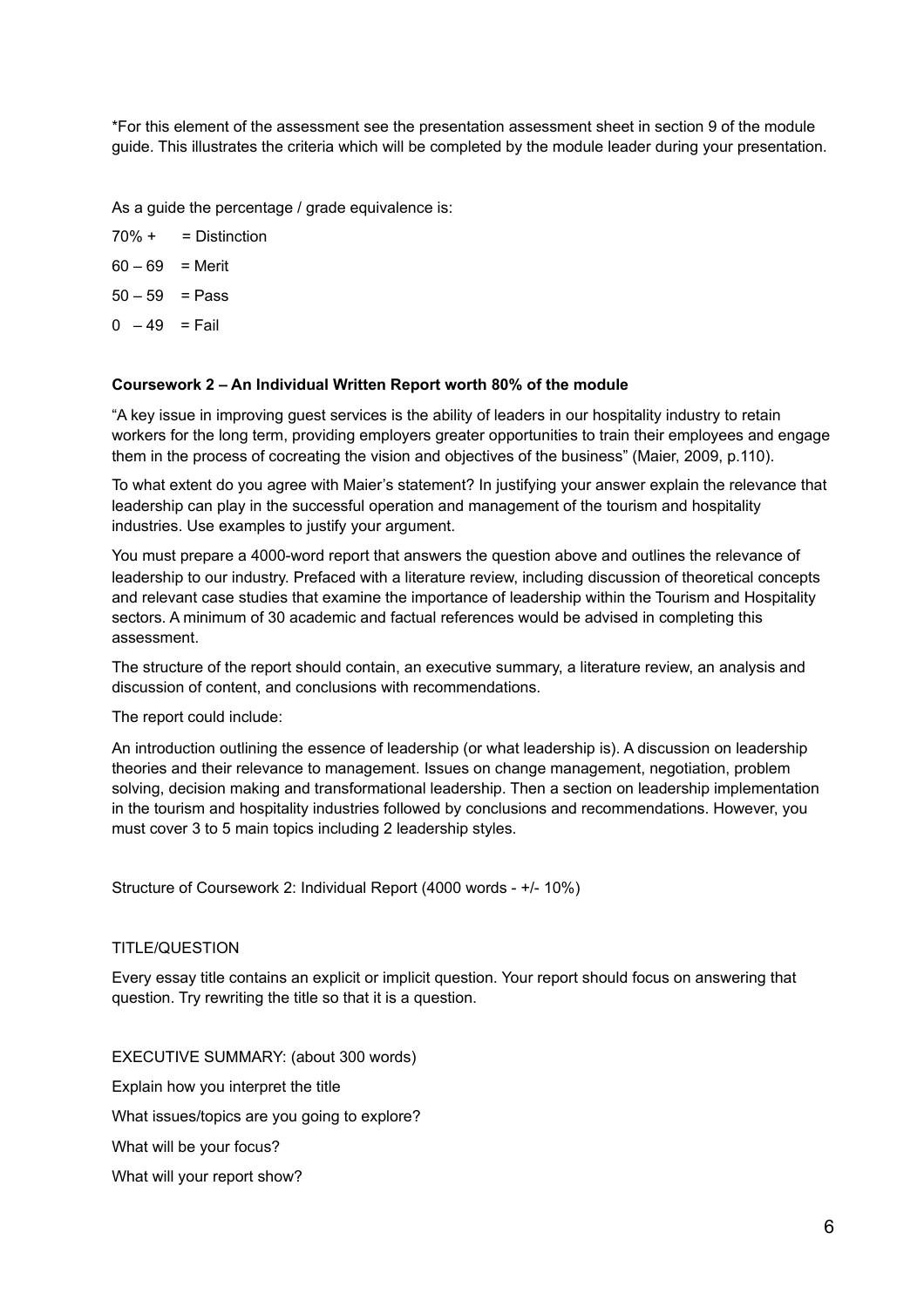MAIN BODY – Literature review and analysis (about 2500 words) Use a chain of paragraphs to explore and develop your ideas/argument. You must cover 3 to 5 main topics including 2 leadership styles. Each topic will need 3 or 4 paragraphs in which you will introduce the topic, and present examples and evidence to show why it is important and how it links to the question In each paragraph the reader is asking you to explain: What is this paragraph about? What is your argument on this? What is your evidence? What does it mean?

How does it link to the title?

How does it link to the topic in the next paragraph?

CONCLUSION & RECOMMENDATIONS (about 1200 words)

Do not introduce any new material here.

Summarise your ideas/argument (you might also have done this in your executive summary).

Restate what you consider to be the main points.

Make it clear why those conclusions are important or significant.

Identify recommendations and explain them in detail – what could our industry be doing better?

In your last sentence: link your conclusions or recommendations back to the title.

Word Length: 4000 Date set: 31/01/19

Date and place to be handed in: 17/05/19, Coursework must first be submitted electronically through Turn-it-in to check for plagiarism, available through the module site and then uploaded on the coursework submission link. Please note that work submitted via the Turn-it-in link on Moodle is not considered as a submission. Having uploaded the work through the plagiarism tool (which is called Turn-it-in) you must then submit your coursework through the coursework submission link. Failure to submit your work through the coursework submission link on the Moodle site will result in a non-submission of coursework.

Feedback to Student: 15 working days after submission date

| Assessment Criteria - Coursework 2                      |                                       |
|---------------------------------------------------------|---------------------------------------|
| Evidence & depth of research                            | Fail--- Pass --- Merit--- Distinction |
| Identification and evaluation of leadership             | Fail--- Pass --- Merit--- Distinction |
| Discussion & analysis                                   | Fail--- Pass --- Merit--- Distinction |
| Identification of leadership strategies within industry | Fail--- Pass --- Merit--- Distinction |
| Linking of conclusions and recommendations              | Fail--- Pass --- Merit--- Distinction |

We are using a marking scheme whereby you are marked on a scale of fail which is poor to Distinction which is excellent for each criteria, rather than allocating a set amount of marks to each criteria. An overall impression of the work's quality can therefore be formed, rather than marking to a rather dry and mechanical percentage basis. You will still be awarded an overall percentage mark. Detailed assessment criteria (and feedback sheets) can be found in section 9 of this module guide.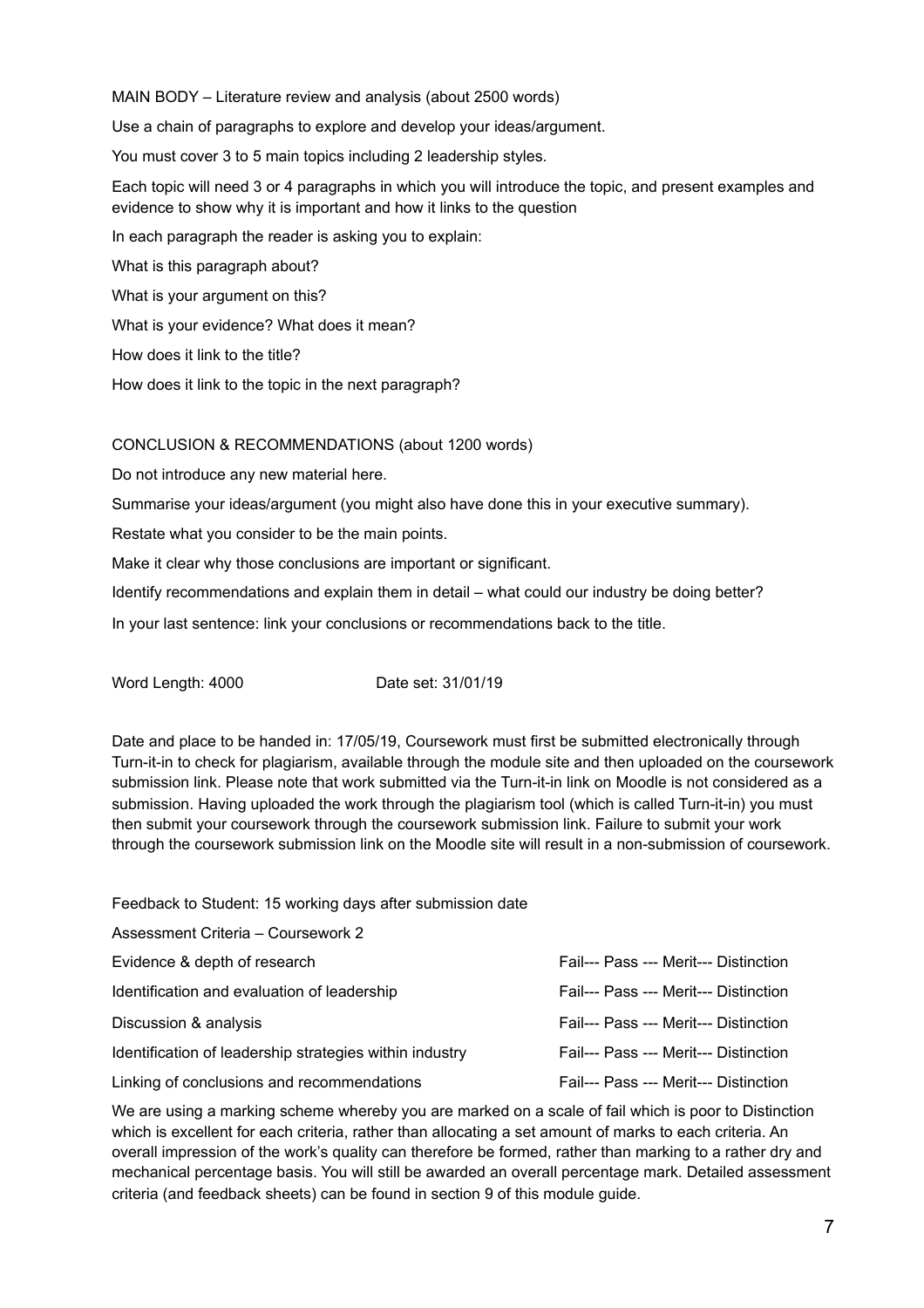#### Written work

Your student name and identification number must be clearly stated at the top of each page of your work.

Each page must be numbered.

1.5-line spacing should be used.

Where appropriate, a contents page, a list of tables/figures and a list of abbreviations should precede your work.

All referencing must adhere to School / Institutional requirements, following the Harvard referencing format.

A word count must be stated at the end of your work, before the reference list.

Your course, level, and the appropriate module title must be included as "footer" on each page.

Appendices should be kept to a minimum and be of direct relevance to the content of your work.

All tables and figures must be correctly numbered and labelled.

Your assignment / coursework should be submitted via Turnitin

As a guide the percentage / grade equivalence is:

- $70\% +$  = Distinction
- $60 69 =$  Merit
- $50 59$  = Pass
- $0 49 =$ Fail

At both under and postgraduate level problems with poor referencing and plagiarism have been increasing over the years largely due to students using internet sources inappropriately. To help improve the quality of your work, especially academic referencing skills, we are using the Turn-it-in service. Through the Moodle site for this module you must upload your assignments for checking by Turnitin. You must attach both the turn it in receipt and originality index to your work.

Turn-it-in is software that checks the text of your assignment against a database of books, journals and web pages, and gives a report on matches it finds in your work against this database. Good scholarship requires that you should draw on others' work but when quoting directly you must use double speech marks or indent larger quotations, putting the source in brackets (including the page number) in the Harvard style (see the LSBU Library leaflet available on the moodle site). When paraphrasing you must also give the source. Turn-it-in generates a report highlighting non-original text and it generates a nonoriginality index. There is no 'correct' percentage level for the non-originality index as this depends on the nature of your work and the way you use your sources.

Having submitted your work into Turn-it-in you should then REVIEW your work again, taking into account the full Turn-it-in read-out and detailed highlighting of text that it provides. Turn-it-in is there to aid your scholarship, it is not there just to enable you to reduce your Originality index.

## Please Note

Turn-it-in is not a coursework submission tool. Having reviewed your work after Turn-it-in has reported back to you, you MUST then submit your work electronically via moodle. If you submit only through Turnit-in your work may not be marked and you will be in danger of receiving a mark of ZERO.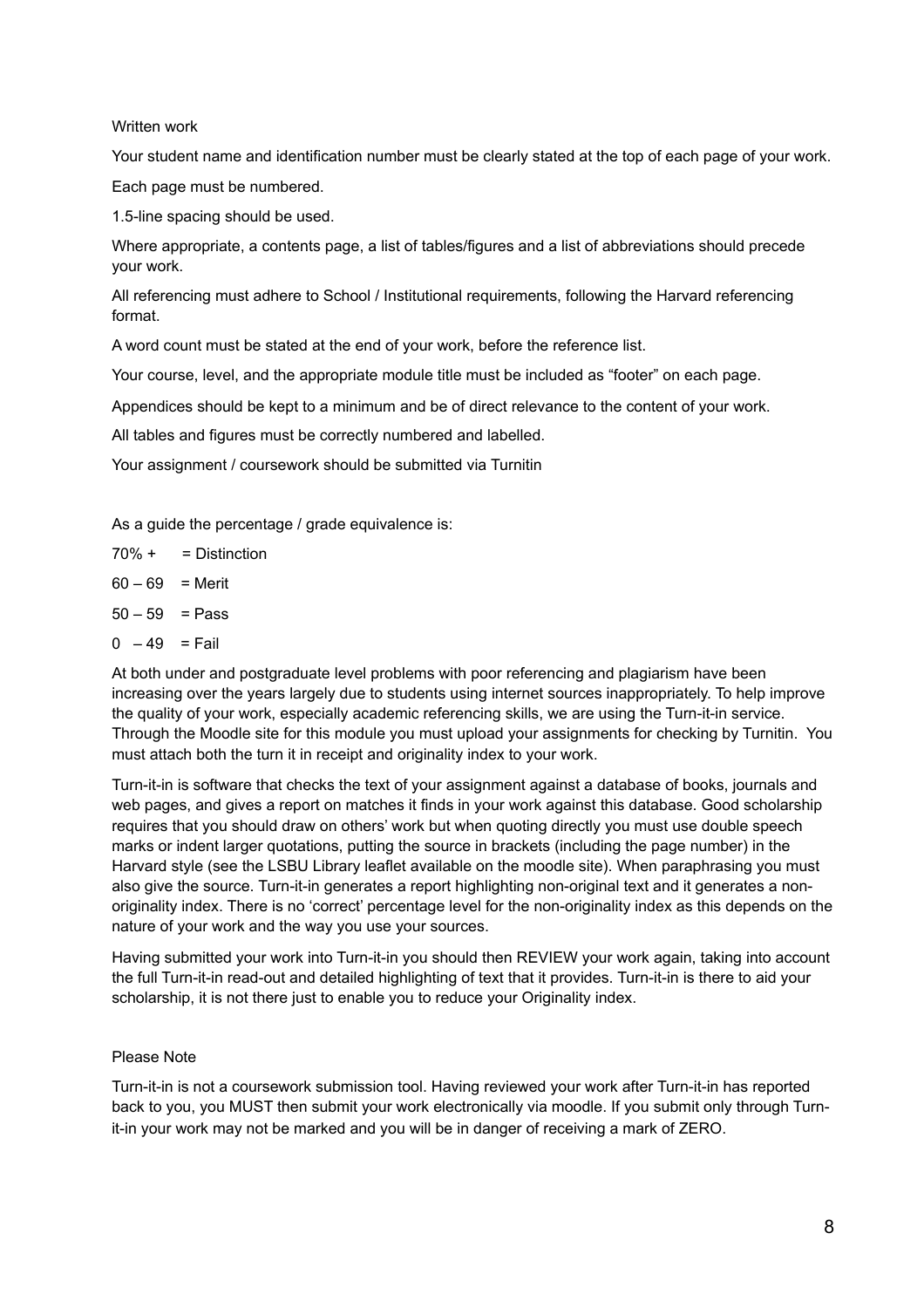# <span id="page-8-0"></span>6. FEEDBACK

Feedback will normally be given to students 15 working days after the submission of an assignment or an element of an assignment. All feedback is given on the feedback sheets; these will be available online.

# <span id="page-8-1"></span>7. INTRODUCTION TO STUDYING THE MODULE

# 7.1. Overview of the Main Content

Leadership Challenge 1: Definition of leadership, presentation of main theories

Leadership Challenge 2: Leadership measurement

Leadership Challenge 3: Leadership and performance

Leadership Challenge 4: Leadership and change

# 7.2. Overview of Types of Classes

This module will be taught by a series of lectures and workshops. Lectures will define the key themes of leadership analysis and/or behaviour. The workshops are designed as practical sessions for students to apply some of the key concepts developed in lectures and derived from students reading. Some of the workshops will involve students working in groups to enhance their level of understanding.

# 7.3. Importance of Student Self-Managed Learning Time

Self-managed study is crucial to this module. The lectures will give the basic theoretical background and will introduce key concepts. It is advised to read from the sources list provided and to search for journal articles that will enhance the level of understanding in the field of leadership in Tourism and Hospitality organisations.

## 7.4. Employability

- Students successfully completing this unit will gain:
	- working knowledge of the role and impact of professional leadership within an organisation,
	- working knowledge of economic, political and legislative frameworks relevant to the role of leaders in business and society,
	- working knowledge of change management and conflict resolution.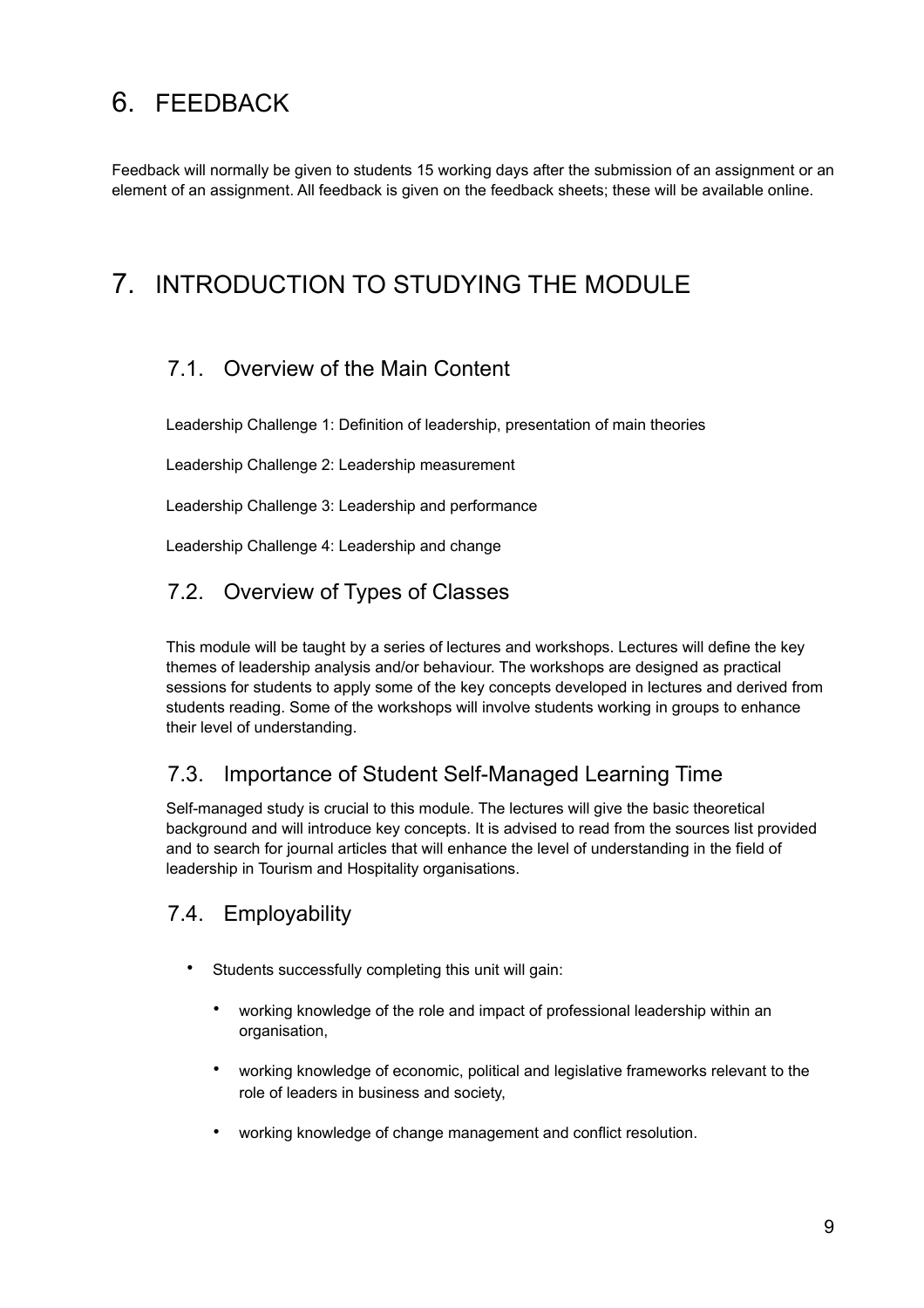# <span id="page-9-0"></span>8. THE PROGRAMME OF TEACHING, LEARNING AND ASSESSMENT

| <b>Session 1</b><br>03/10/18  | Management and the theories of motivation<br>Maslow (1943), Oldham & Hackman (1974), Enz & Siguaw (2000), Kent (2005),<br>Mullins & Dossor (2013) chapter 5 |
|-------------------------------|-------------------------------------------------------------------------------------------------------------------------------------------------------------|
| <b>Session 2</b><br>15/01/19  | Leadership behaviours, skills and traits<br>Asree (2010), Bolden & Gosling (2006), Cheung et al. (2010), Chung & Herrera<br>(2003)                          |
| <b>Session 3</b>              | Overview of leadership styles (directive, charismatic)                                                                                                      |
| 17/01/19                      | House (1976), Lewin (1939), Pearce et al. (2002)                                                                                                            |
| <b>Session 4</b>              | <b>Transactional style</b>                                                                                                                                  |
| 18/01/19                      | Bass et al. (2003), Judge and Piccolo (2004)                                                                                                                |
| <b>Session 5</b>              | <b>Transformational leadership</b>                                                                                                                          |
| 12/02/19                      | Avolio et al. (1991), Zopiatis & Constanti (2011)                                                                                                           |
| <b>Session 6</b>              | Multifactor leadership Questionnaire (MLQ)                                                                                                                  |
| 13/02/19                      | Tejeda (2001)                                                                                                                                               |
| <b>Session 7</b>              | Transformational leadership and performance                                                                                                                 |
| 14/02/19                      | Bass et al. (2003), Brown & Arendt (2011), Judge & Piccolo (2004), Uen et al. (2011)                                                                        |
| <b>Session 8</b>              | <b>Servant &amp; Authentic leadership</b>                                                                                                                   |
| 05/03/19                      | Brownell (2010), Gardner (2011), Gatling et al. (2014), Neider & Schriesheim (2011)                                                                         |
| <b>Session 9</b>              | <b>Leadership across cultures</b>                                                                                                                           |
| 06/03/19                      | Hofstede (1980), Hoppe (2007), Luo et al. (2013)                                                                                                            |
| <b>Session 10</b>             | Leadership and change management                                                                                                                            |
| 07/03/19                      | Appelbaum et al. (2014), Cacioppe (1998), Eisenbach et al. (1999), Kotter (1996)                                                                            |
| <b>Session 11</b><br>25/04/19 | Student presentations (CW1)                                                                                                                                 |
| <b>Session 12</b><br>25/04/19 | Student presentations (CW1)                                                                                                                                 |

# <span id="page-9-1"></span>9. STUDENT EVALUATION

40 Students from 2014 to 2017 evaluated this course with a satisfaction score of 85% based on 4 questions: interest of the course, lecturer's explanations, lecturer's implication and the intellectual stimulation throughout the course.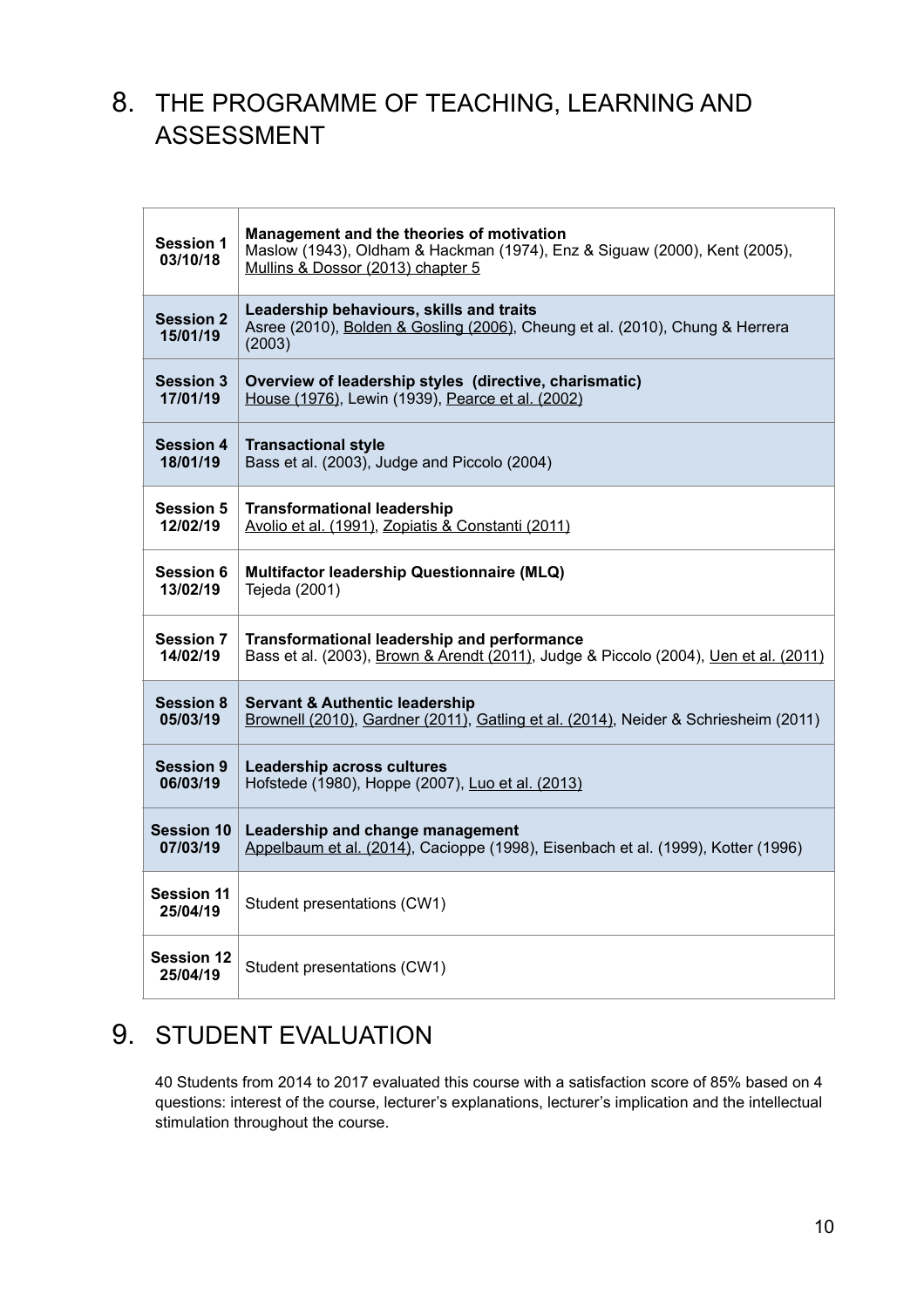# <span id="page-10-0"></span>10. LEARNING RESOURCES

# 10.1.Core Materials

**Foundation book:** Harrison, C. (2018) Leadership Theory and Research : A Critical Approach to New and Existing Paradigms. Cham: Palgrave Macmillan. Available at: http://search.ebscohost.com/ login.aspx?direct=true&db=nlebk&AN=1636720&lang=fr&site=ehost-live (Accessed: 14 January 2019).

| Appelbaum et al., 2014     | Appelbaum, S.H., Habashy, S., Malo, J.L. and Shafig, H., 2012. Back<br>to the future: revisiting Kotter's 1996 change model. Journal of<br>Management Development, 31(8), pp.764-782.                                                                                      |
|----------------------------|----------------------------------------------------------------------------------------------------------------------------------------------------------------------------------------------------------------------------------------------------------------------------|
| Avolio et al., 1991        | Leading in the 1990s: The Four I's of Transformational Leadership<br>Avolio, B.J., Waldman, D.A. and Yammarino, F.J., 1991. Leading in<br>the 1990s: The four I's of transformational leadership. Journal of<br>European industrial training, 15(4).                       |
| Bolden & Gosling, 2006     | Bolden, R. and Gosling, J., 2006. Leadership competencies: time to<br>change the tune?. Leadership, 2(2), pp.147-163.                                                                                                                                                      |
| Brown & Arendt, 2011       | Brown, E.A. and Arendt, S.W., 2010. Perceptions of<br>transformational leadership behaviors and subordinates'<br>performance in hotels. Journal of Human Resources in Hospitality &<br>Tourism, 10(1), pp.45-59.                                                           |
| Brownell, 2010             | Brownell, J., 2010. Leadership in the service of hospitality. Cornell<br>Hospitality Quarterly, 51(3), pp.363-378.                                                                                                                                                         |
| Gardner, 2011              | Gardner, W.L., Cogliser, C.C., Davis, K.M. and Dickens, M.P., 2011.<br>Authentic leadership: A review of the literature and research<br>agenda. The Leadership Quarterly, 22(6), pp.1120-1145.                                                                             |
| Gatling et al., 2014       | Gatling, A., Kang, H.J.A. and Kim, J.S., 2016. The effects of<br>authentic leadership and organizational commitment on turnover<br>intention. Leadership & Organization Development Journal, 37(2), pp.<br>181-199.                                                        |
| House, 1976                | House, R.J., 1976. A 1976 Theory of Charismatic Leadership.<br>Working Paper Series 76-06.                                                                                                                                                                                 |
| Luo et al., 2013           | Luo, Z., Wang, Y. and Marnburg, E., 2013. Testing the structure and<br>effects of full range leadership theory in the context of China's<br>Hotel Industry. Journal of Hospitality Marketing &<br>Management, 22(6), pp.656-677.                                           |
| Mullins and Dossor, 2013   | Laurie J. Mullins; Penny Dossor (20 March 2013). Hospitality<br><b>Management and Organisational Behaviour. Pearson Education</b><br>Limited. ISBN 978-0-273-75841-9.                                                                                                      |
| Pearce, 2002               | Pearce, C.L., Sims Jr, H.P., Cox, J.F., Ball, G., Schnell, E., Smith, K.A.<br>and Trevino, L., 2003. Transactors, transformers and beyond: A<br>multi-method development of a theoretical typology of<br>leadership. Journal of Management development, 22(4), pp.273-307. |
| Uen et al., 2011           | Uen, J.F., Wu, T., Teng, H.C. and Liu, Y.S., 2012. Transformational<br>leadership and branding behavior in Taiwanese<br>hotels. International Journal of Contemporary Hospitality<br>Management, 24(1), pp.26-43.                                                          |
| Zopiatis & Constanti, 2011 | Zopiatis, A. and Constanti, P., 2012. Extraversion, openness and<br>conscientiousness: The route to transformational leadership in<br>the hotel industry. Leadership & Organization Development<br>Journal, 33(1), pp.86-104.                                              |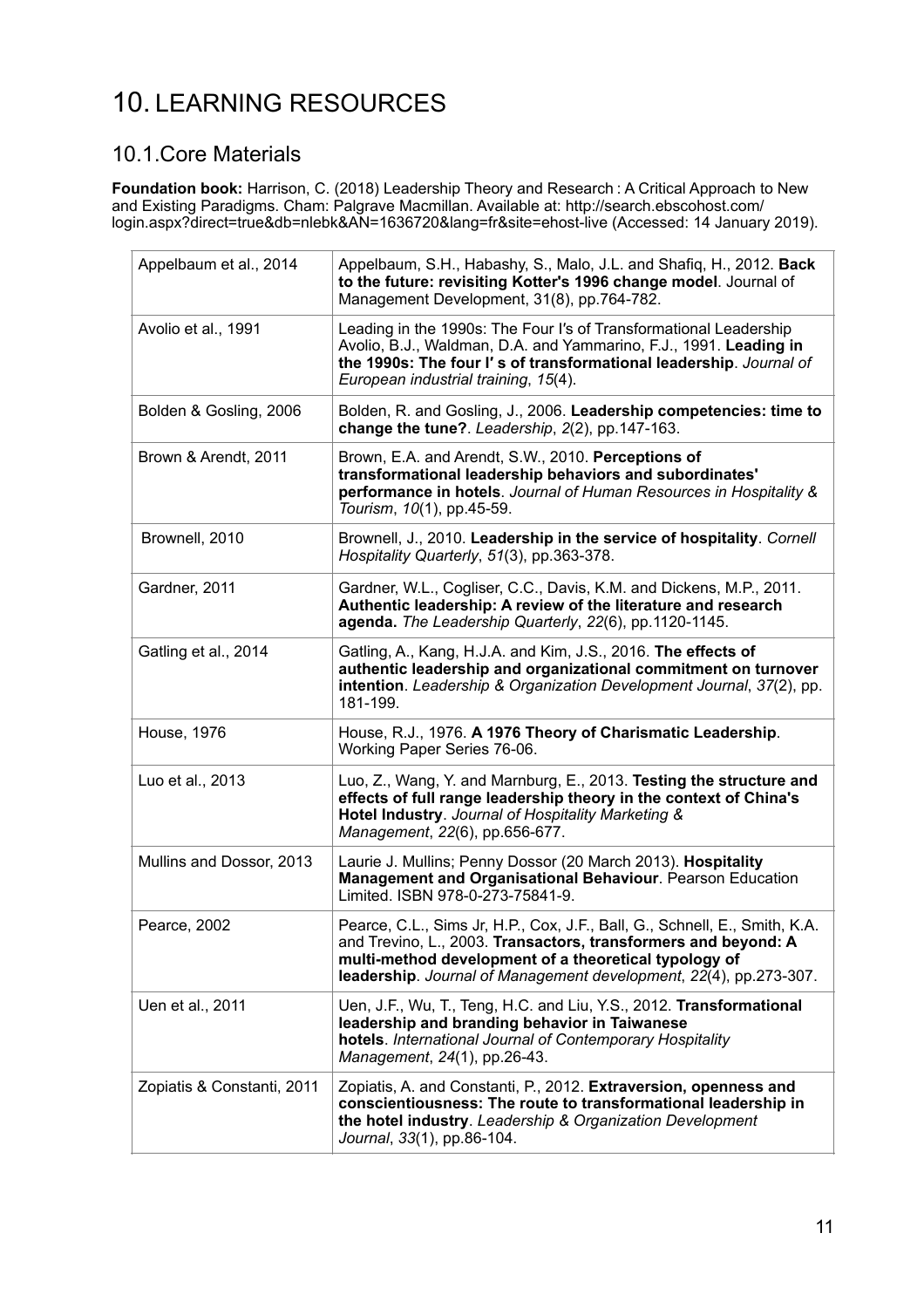# 10.2.Optional Materials

| Adair, 2006            | Adair, J.E., 2006. Leadership and motivation: the fifty-fifty rule and the eight<br>key principles of motivating others. Kogan Page Publishers.                                                                                                                                                                                                                                                                                                                                                                                                                                                                                                                                                                                                                                                                                                                                                                                                                                                                                                                                                                                                |  |  |  |
|------------------------|------------------------------------------------------------------------------------------------------------------------------------------------------------------------------------------------------------------------------------------------------------------------------------------------------------------------------------------------------------------------------------------------------------------------------------------------------------------------------------------------------------------------------------------------------------------------------------------------------------------------------------------------------------------------------------------------------------------------------------------------------------------------------------------------------------------------------------------------------------------------------------------------------------------------------------------------------------------------------------------------------------------------------------------------------------------------------------------------------------------------------------------------|--|--|--|
|                        | 50/50 rule - From the Fifty-Fifty Rule it follows that the extent to which you can<br>motivate anyone else is limited, for 50 per cent of the cards are, so to speak, in their<br>hands.                                                                                                                                                                                                                                                                                                                                                                                                                                                                                                                                                                                                                                                                                                                                                                                                                                                                                                                                                       |  |  |  |
|                        | <b>HOW TO MOTIVATE OTHERS</b><br>1. Be motivated yourself<br>2. Select people who are highly motivated<br>3. Treat each person as an individual<br>4. Set realistic and challenging targets<br>5. Remember that progress motivates<br>6. Create a motivating environment<br>7. Provide fair rewards<br>8. Give recognition                                                                                                                                                                                                                                                                                                                                                                                                                                                                                                                                                                                                                                                                                                                                                                                                                     |  |  |  |
| Asree et al.,<br>2010  | Asree, S., Zain, M. and Rizal Razalli, M., 2010. Influence of leadership<br>competency and organizational culture on responsiveness and performance<br>of firms. International Journal of Contemporary Hospitality Management, 22(4), pp.<br>500-516.                                                                                                                                                                                                                                                                                                                                                                                                                                                                                                                                                                                                                                                                                                                                                                                                                                                                                          |  |  |  |
|                        | Purpose - The purpose of this paper is to investigate the operations strategy of<br>service firms (hotels) in order to determine whether the infrastructural aspects of<br>their operational practices, i.e. leadership competency and organizational culture,<br>would affect their responsiveness (as a cumulative capability) to their employees<br>and customers and eventually their performance (increase in revenue).                                                                                                                                                                                                                                                                                                                                                                                                                                                                                                                                                                                                                                                                                                                   |  |  |  |
|                        | Design, methodology and approach – The approach takes the form of an empirical<br>analysis of data (using structural equation modelling) obtained via a questionnaire<br>survey involving 88 hotels of various ratings in Malaysia.                                                                                                                                                                                                                                                                                                                                                                                                                                                                                                                                                                                                                                                                                                                                                                                                                                                                                                            |  |  |  |
|                        | <b>From the Literature review</b><br>Barrow (1977) defines leadership as "the behavioural process of influencing<br>individuals or groups towards set goals". In addition, he also revealed that past<br>research on leadership can be classified into four orientations:<br>(1) leader behaviour investigation;<br>(2) situational and reciprocal causations;<br>(3) leadership effectiveness theories; and                                                                                                                                                                                                                                                                                                                                                                                                                                                                                                                                                                                                                                                                                                                                   |  |  |  |
|                        | (4) normative leadership approach.<br>The leader behaviour investigation is related to the actual acts or behaviours of the<br>leaders. Meanwhile situational and reciprocal causations assess the influence of<br>situational factors on leader's behaviour and the causes of his/her behaviour on<br>subordinates' activities. Further, leadership effectiveness theories are related to the<br>effectiveness of a certain leadership style in an appropriate situation. Finally,<br>normative leadership approach is described as an effective action in any given<br>situation. Barrow (1977) also indicates that the leadership framework should consist<br>three variables: leader's characteristic, leader's behaviour and the environment.<br>Also, Zaccaro (2007) defines leadership practices as "the extent of leaders'<br>behaviour in making decisions related to operational systems" of the hotels under<br>study. Interestingly, Church (1995) found that managers' leadership behaviours in an<br>airline services organization were significantly related to indicators of service quality<br>and business unit performance. |  |  |  |
| Avolio et al.,<br>2004 | Avolio, B.J., Gardner, W.L., Walumbwa, F.O., Luthans, F. and May, D.R., 2004.<br>Unlocking the mask: A look at the process by which authentic leaders impact<br>follower attitudes and behaviors. The leadership quarterly, 15(6), pp.801-823.                                                                                                                                                                                                                                                                                                                                                                                                                                                                                                                                                                                                                                                                                                                                                                                                                                                                                                 |  |  |  |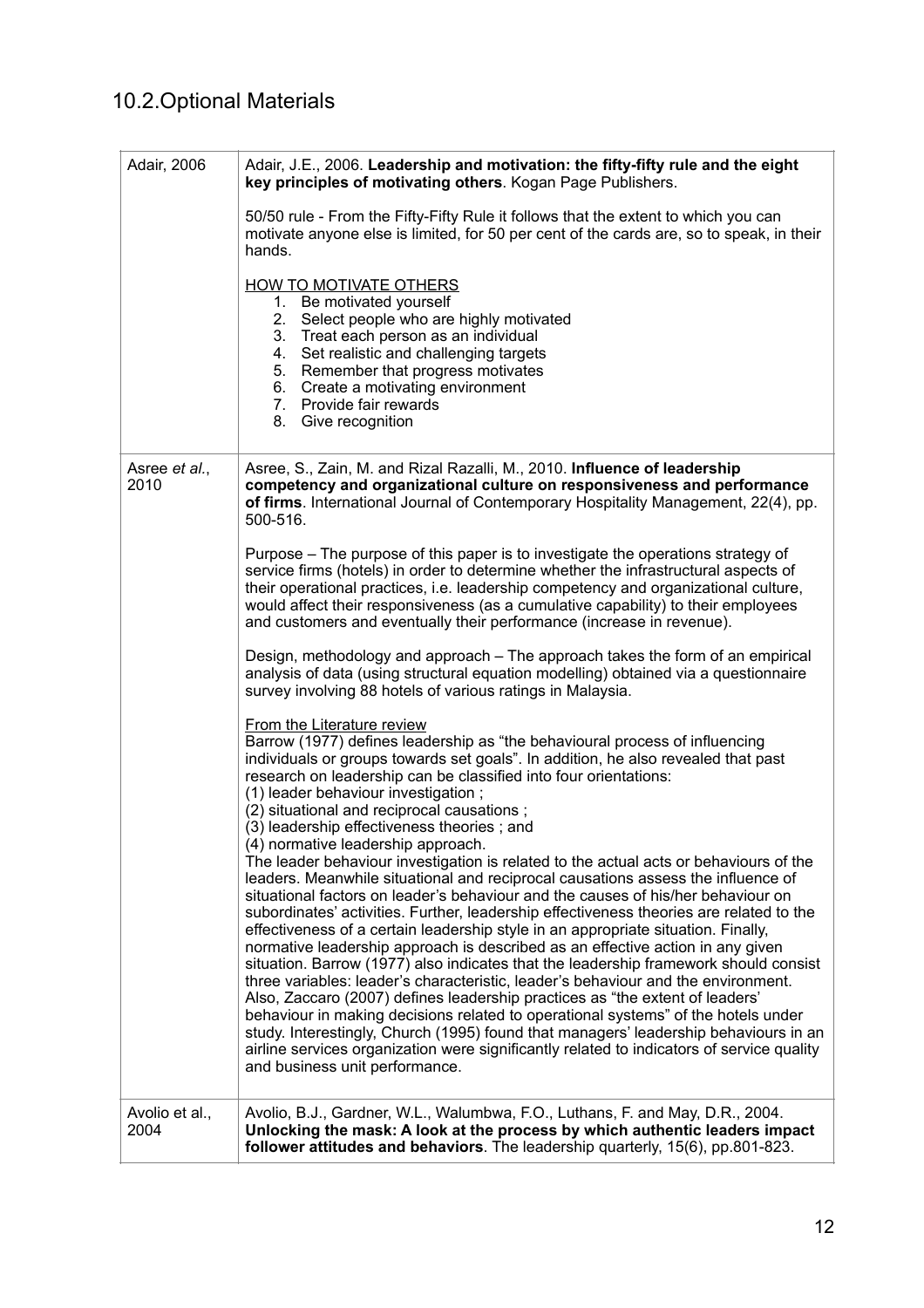| Bass et al.,<br>2003          | Bass, B.M., Avolio, B.J., Jung, D.I. and Berson, Y., 2003. Predicting unit<br>performance by assessing transformational and transactional leadership.<br>Journal of applied psychology, 88(2), p.207.                                                                                                                                                                                                                                                                                                                                                                                                                                                                                                                                                                                                                                                                                                                                                                                                                                                                                                                          |
|-------------------------------|--------------------------------------------------------------------------------------------------------------------------------------------------------------------------------------------------------------------------------------------------------------------------------------------------------------------------------------------------------------------------------------------------------------------------------------------------------------------------------------------------------------------------------------------------------------------------------------------------------------------------------------------------------------------------------------------------------------------------------------------------------------------------------------------------------------------------------------------------------------------------------------------------------------------------------------------------------------------------------------------------------------------------------------------------------------------------------------------------------------------------------|
| Cacioppe,<br>1998             | Cacioppe, R., 1998. Structured empowerment: an award-winning program at<br>the Burswood Resort Hotel. Leadership & Organization Development Journal,<br>19(5), pp.264-274.                                                                                                                                                                                                                                                                                                                                                                                                                                                                                                                                                                                                                                                                                                                                                                                                                                                                                                                                                     |
| Cheung et al.,<br>2010        | Cheung, C., Law, R. and He, K., 2010. Essential hotel managerial competencies<br>for graduate students. Journal of Hospitality & Tourism Education, 22(4), pp.25-32.                                                                                                                                                                                                                                                                                                                                                                                                                                                                                                                                                                                                                                                                                                                                                                                                                                                                                                                                                           |
| Chung-Herrera<br>et al., 2003 | Chung-Herrera, B.G., Enz, C.A. and Lankau, M.J., 2003. Grooming future<br>hospitality leaders: A competencies model. The Cornell Hotel and Restaurant<br>Administration Quarterly, 44(3), pp.17-25.                                                                                                                                                                                                                                                                                                                                                                                                                                                                                                                                                                                                                                                                                                                                                                                                                                                                                                                            |
|                               | Cited in Asree et al., 2010<br>A study on behaviour of lodging industry leaders by Chung-Herrera et al. (2003)<br>found eight types of competency factors of leaders in the lodging industry. In their<br>study they used 99 statements to assess the following eight leadership competency<br>factors:<br>(1) Self-management, which comprises ethics and integrity, time management,<br>flexibility and adaptability, and self-development dimensions.<br>(2) Strategic positioning, which comprises awareness of customer needs,<br>commitment to quality, managing stakeholders management, and concern for                                                                                                                                                                                                                                                                                                                                                                                                                                                                                                                |
|                               | community dimensions.<br>(3) Implementation, which includes the dimensions of planning, directing others, and<br>re-engineering.<br>(4) Critical thinking, which includes strategic orientation, decision-making, analysis,<br>and risk taking and innovation dimensions.<br>(5) Communication, which includes the dimensions of speaking with impact,<br>facilitating open communication, active listening, and written communication.<br>(6) Interpersonal, which comprises the dimensions of building networks, managing<br>conflict, and embracing diversity.<br>(7) Leadership, which comprises the dimensions of teamwork orientation, fostering<br>motivation, fortitude, developing others, embracing change and leadership versatility.                                                                                                                                                                                                                                                                                                                                                                               |
| Dierendonck et<br>al., 2013   | (8) Industry knowledge, which is the business and industry expertise dimension.<br>Van Dierendonck, D., Stam, D., Boersma, P., De Windt, N. and Alkema, J., 2014.<br>Same difference? Exploring the differential mechanisms linking servant<br>leadership and transformational leadership to follower outcomes. The<br>Leadership Quarterly, 25(3), pp.544-562.                                                                                                                                                                                                                                                                                                                                                                                                                                                                                                                                                                                                                                                                                                                                                                |
| Eisenbach et<br>al., 1999     | Eisenbach, R., Watson, K. and Pillai, R., 1999. Transformational leadership in the<br>context of organizational change. Journal of organizational change management,<br>12(2), pp.80-89.                                                                                                                                                                                                                                                                                                                                                                                                                                                                                                                                                                                                                                                                                                                                                                                                                                                                                                                                       |
| Enz & Siguaw,<br>2010         | Enz, C.A. and Siguaw, J.A., 2000. Best practices in human resources. Cornell<br>Hotel and Restaurant Administration Quarterly, 41(1), pp.48-61.                                                                                                                                                                                                                                                                                                                                                                                                                                                                                                                                                                                                                                                                                                                                                                                                                                                                                                                                                                                |
| Hofstede,<br>1980             | Motivation, leadership, and organization: do American theories apply abroad?<br>Hofstede, Geert<br>Organizational dynamics 9.1 (1980): 42-63<br><b>Cultural differences –</b> Maslow's hierarchy puts self-actualization (achievement)<br>plus esteem above social needs above security needs. This, however, is not the<br>description of a universal human motivation process - it is the description of a value<br>system, the value system of the U.S. middle class to which the author belonged<br>(upper right hand corner of Figure 7 = achievement motivation). I (Hofstede) suggest<br>that if we want to continue thinking in terms of a hierarchy for countries in the lower<br>righthand corner (strong uncertainty avoidance = performance plus security),<br>security needs should rank top; for countries in the upper lefthand corner (social<br><i>motivation = quality of like plus risk</i> ), social needs should rank at the top, and for<br>countries in the lower lefhand corner (social motivation = quality of life plus security -<br>France) both security and social needs should rank at the top. |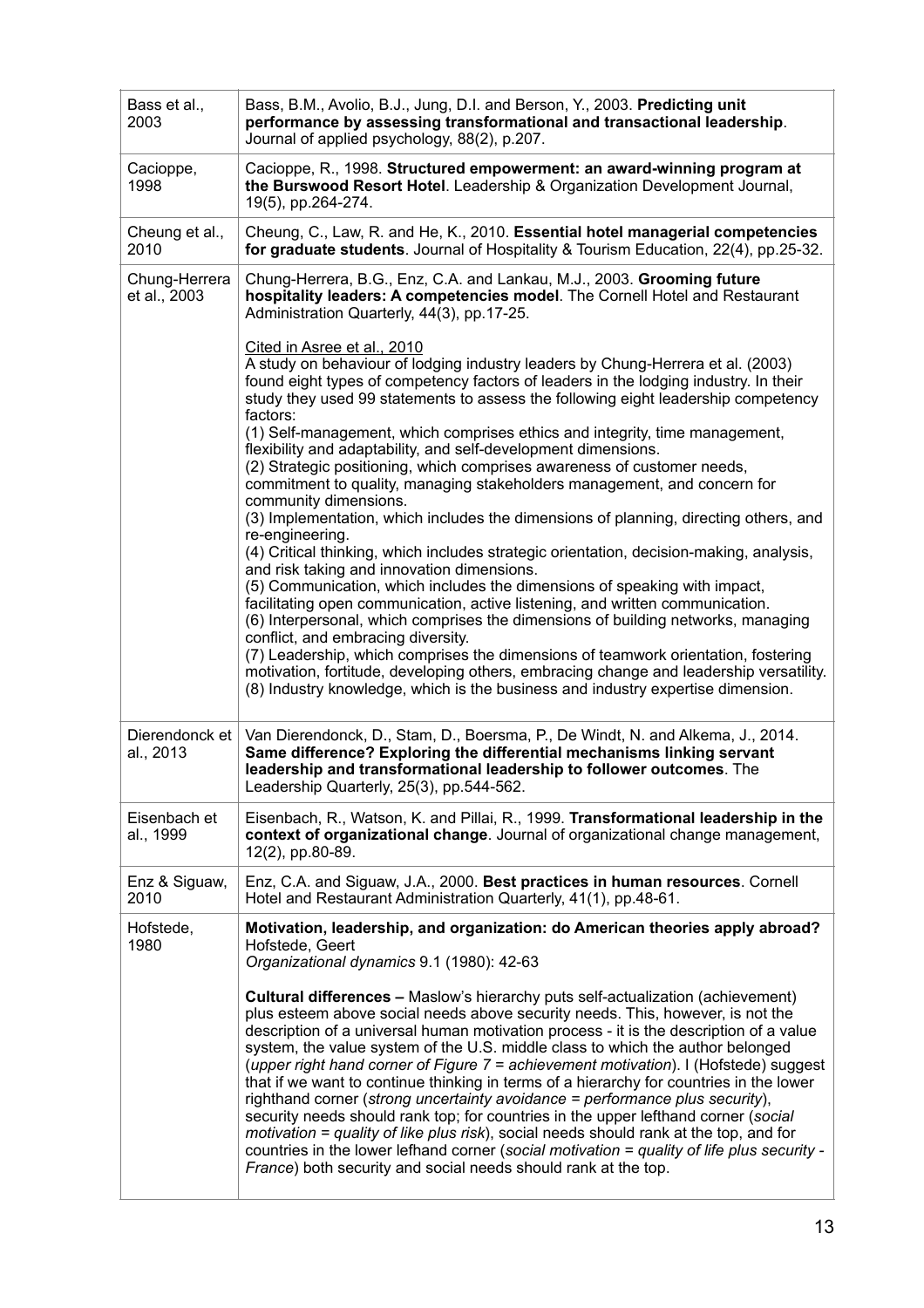| Hoppe, 2007                        | Michael H. Hoppe. 2007. Culture and Leader Effectiveness: The GLOBE Study.<br>[Online]. [14 September 2017]. Available from: http://<br>www.inspireimagineinnovate.com/pdf/globesummary-by-michael-h-hoppe.pdf                                                                                                                                                                                       |
|------------------------------------|------------------------------------------------------------------------------------------------------------------------------------------------------------------------------------------------------------------------------------------------------------------------------------------------------------------------------------------------------------------------------------------------------|
| Judge and<br>Piccolo, 2004         | Judge, T.A. and Piccolo, R.F., 2004. Transformational and transactional<br>leadership: a meta-analytic test of their relative validity. Journal of applied<br>psychology, 89(5), p.755.                                                                                                                                                                                                              |
| Kent, 2005                         | Kent, T.W., 2005. Leading and managing: it takes two to tango. Management<br>Decision, 43(7/8), pp.1010-1017.                                                                                                                                                                                                                                                                                        |
| Kotter, 1996                       | Kotter, J.P., 1996. Leading change. Harvard Business Press.                                                                                                                                                                                                                                                                                                                                          |
| Lewin, 1939                        | Lewin, K, Lippitt, R, & White, R 1939, 'PATTERNS OF AGGRESSIVE BEHAVIOR IN<br><b>EXPERIMENTALLY CREATED "SOCIAL CLIMATES"', Journal Of Social</b><br>Psychology, 10, 2, pp. 271-299, SPORTDiscus with Full Text, EBSCOhost, viewed<br>14 September 2017.                                                                                                                                             |
| Maslow, 1943                       | Maslow, A.H., 1943. A theory of human motivation. Psychological review, 50(4), p.<br>370.                                                                                                                                                                                                                                                                                                            |
| Neider and<br>Schriesheim,<br>2011 | Neider, L.L. and Schriesheim, C.A., 2011. The authentic leadership inventory<br>(ALI): Development and empirical tests. The Leadership Quarterly, 22(6), pp.<br>1146-1164.                                                                                                                                                                                                                           |
| Oldham and<br>Hackman,<br>1974     | Hackman, J.R. and Oldham, G.R., 1974. The job diagnostic survey: An<br>instrument for the diagnosis of jobs and the evaluation of job redesign<br>projects.                                                                                                                                                                                                                                          |
| Pless and<br>Maak, 2011            | Pless, N.M. and Maak, T., 2011. Responsible leadership: Pathways to the future.<br>Journal of Business Ethics, 98(1), pp.3-13.                                                                                                                                                                                                                                                                       |
|                                    | Responsible leadership can be understood as the awareness and consideration of<br>the consequences of one's actions for all stakeholders, as well as the exertion of<br>influence by enabling the involvement of the affected stakeholders and by engaging<br>in an active stakeholder dialogue. Therein responsible leaders strive to weigh and<br>balance the inter- ests of the forwarded claims. |
|                                    | Transformational leadership - "leaders and followers [raising] one another to<br>higher levels of morality and motivation" (Burns 1978, p. 20). Transformational<br>leaders recognize their followers' needs, inspire them and transcend their self-<br>interest to work together towards a common organizational vision (Podsakoff et al.<br>1990, pp. 108f).                                       |
|                                    | Ethical leadership - While the leader as a moral person is characterized as honest<br>and trustworthy, as a fair decision-maker and as someone who cares about people,<br>the leader as a moral manager is a role model who proactively influences followers'<br>ethical behavior (Brown and Trevino 2006, p. 597).                                                                                  |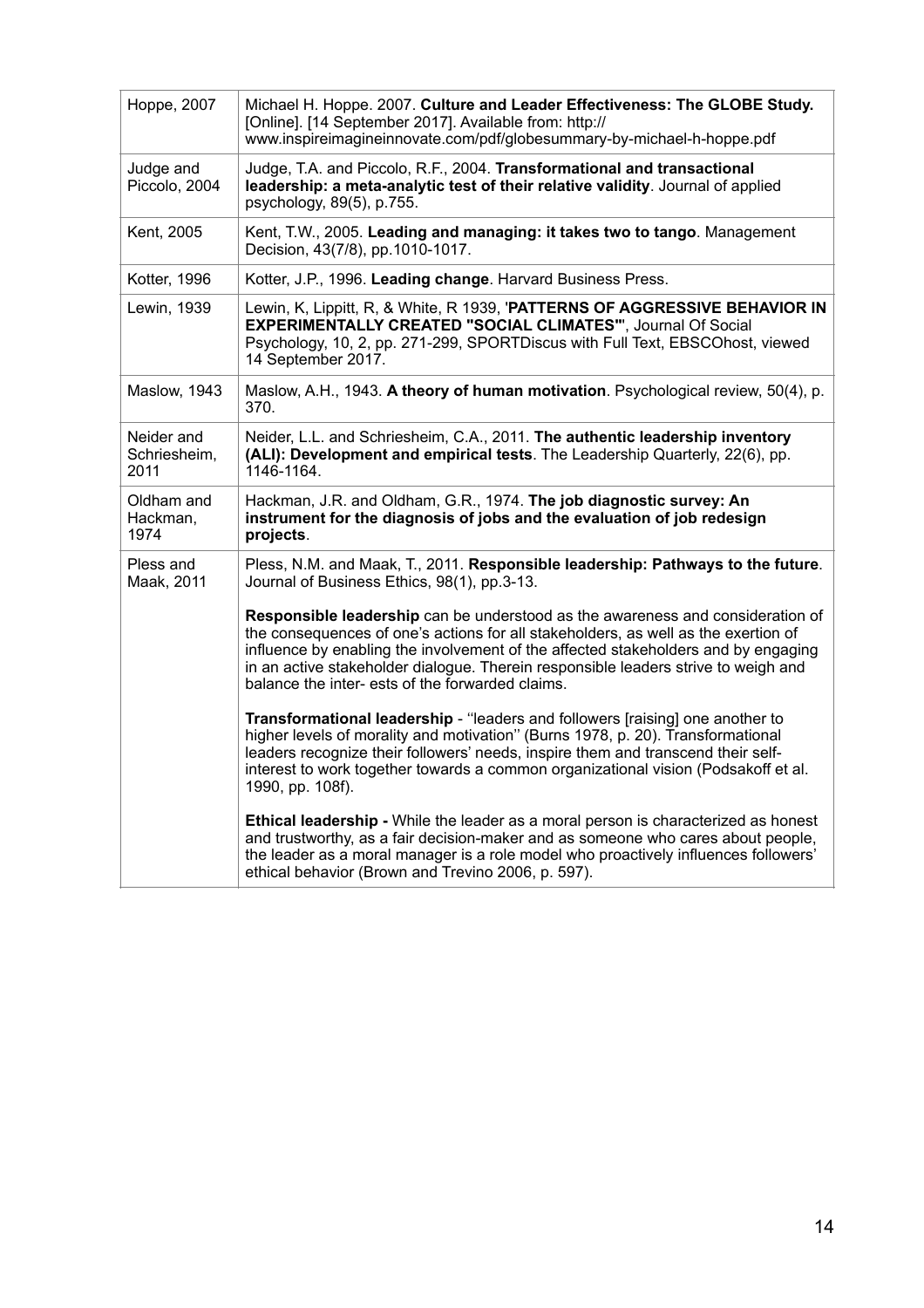# 11. Assessment criteria

## **Division of Urban Environment and Leisure Studies Assessment Feedback Sheet for coursework 1 - Presentation**

| <b>Student number</b>                                                                                             |                                              |
|-------------------------------------------------------------------------------------------------------------------|----------------------------------------------|
| <b>Course</b>                                                                                                     | <b>BA Tourism and Hospitality Management</b> |
| <b>Module title &amp; Code</b>                                                                                    | UEL 7 PRL                                    |
| <b>Deadline Date to upload</b><br><b>PowerPoint presentation and</b><br>notes onto moodle for the<br>presentation | 21/03/19                                     |

| <b>Assessment Criteria</b>                                                                                                                                                                  | Excellent<br>$70%+$ | Very<br>Good<br>60-69% | Good<br>50-59% | Weak<br>40-49% | Poor<br>$0 - 39%$ |
|---------------------------------------------------------------------------------------------------------------------------------------------------------------------------------------------|---------------------|------------------------|----------------|----------------|-------------------|
| Evaluation of topic                                                                                                                                                                         |                     |                        |                |                |                   |
| Use of theory, ideas,<br>concepts or frameworks                                                                                                                                             |                     |                        |                |                |                   |
| Discussion and analysis of<br>research                                                                                                                                                      |                     |                        |                |                |                   |
| Conclusions or<br>recommendations                                                                                                                                                           |                     |                        |                |                |                   |
| Style of presentation (verbal<br>and visual presentation) see<br>presentation assessment<br>sheet on page 11 which will<br>be completed by the<br>module leader during your<br>presentation |                     |                        |                |                |                   |

 **Overall Agreed Mark (%)**

| The attributes of your work that have led to this mark are: |       |  |
|-------------------------------------------------------------|-------|--|
|                                                             |       |  |
| To improve the mark, you would need to:                     |       |  |
|                                                             |       |  |
| <b>Signed</b>                                               | Date: |  |
|                                                             |       |  |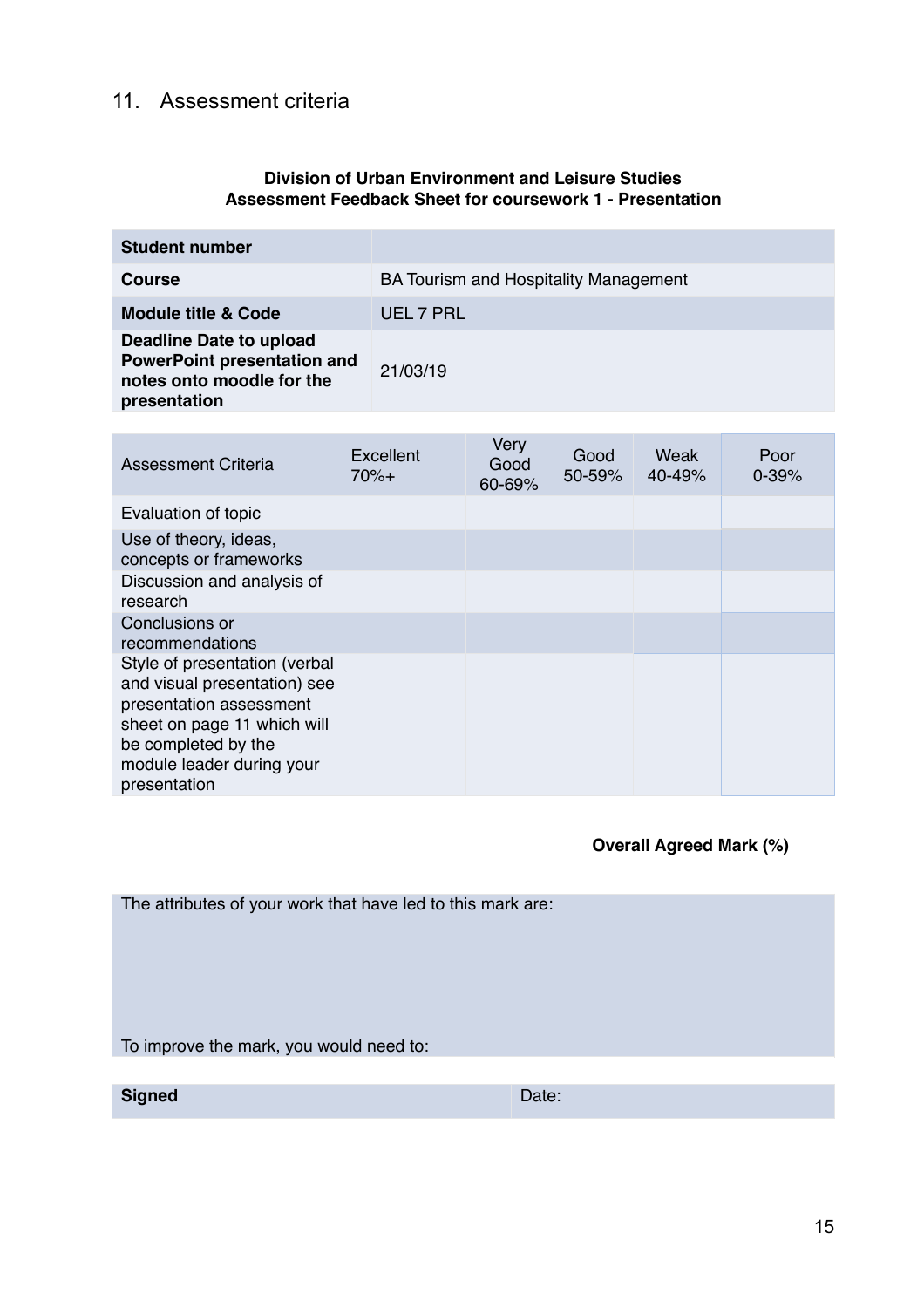| Presentation Assessment Sheets (handwritten during the presentation)<br>Student Number <b>Student</b> Number |                                                                                                       |  |  |  |
|--------------------------------------------------------------------------------------------------------------|-------------------------------------------------------------------------------------------------------|--|--|--|
| <b>Presentation Title</b>                                                                                    |                                                                                                       |  |  |  |
| Preparation                                                                                                  |                                                                                                       |  |  |  |
| <b>Notes and Handouts</b><br>Diagrams and Aids<br>Equipment                                                  |                                                                                                       |  |  |  |
| Presentation                                                                                                 |                                                                                                       |  |  |  |
| Introduction:                                                                                                | <b>Motivation and Interest</b>                                                                        |  |  |  |
| Development:                                                                                                 | Logical Presentation<br>Progression<br><b>Technical Correctness</b><br>Appropriate Business Structure |  |  |  |
| Conclusion:                                                                                                  | Recap                                                                                                 |  |  |  |
| Aids                                                                                                         | Communication: Appropriateness & Relevance<br>Quality<br>Control                                      |  |  |  |
| Relationship:<br>with Group                                                                                  | Questions -<br>Manner in Handling<br><b>Quality of Answers</b>                                        |  |  |  |
| Manner &:<br>Voice                                                                                           | Confident<br><b>Business-like</b><br>Use of Voice/Language/Body                                       |  |  |  |
| <b>Effectiveness of Presentation:</b>                                                                        | Did all group members understand the issues and possible solutions proposed                           |  |  |  |
|                                                                                                              | Marked Strengths and Weaknesses:                                                                      |  |  |  |
| <b>General Comments:</b>                                                                                     |                                                                                                       |  |  |  |
|                                                                                                              | <b>Assessment Criteria for Coursework 2</b>                                                           |  |  |  |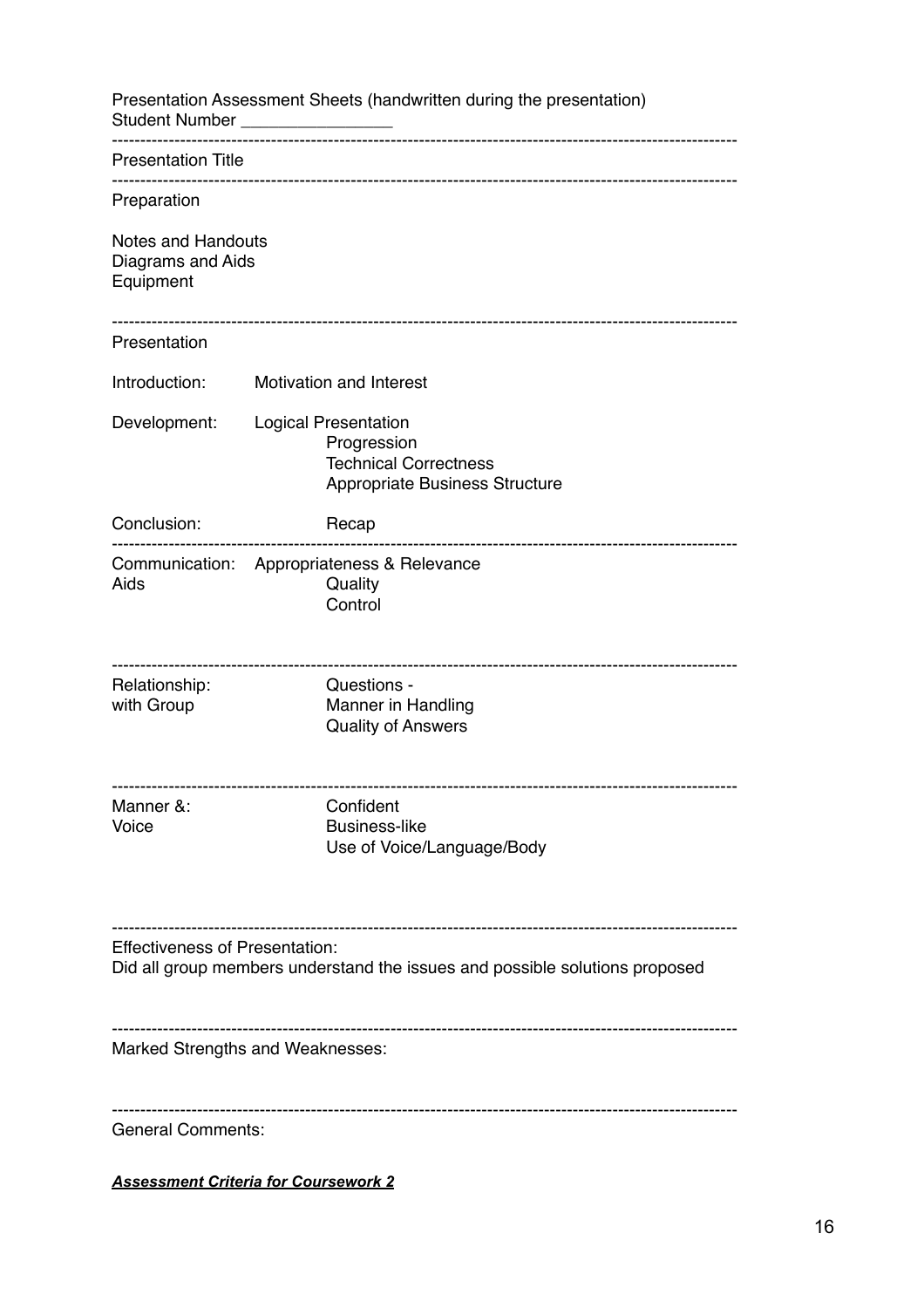## *90 - 100%*

A quite exceptional and outstanding answer, providing insights which would not be available publicly and would, with some editing, be publishable. In addition to the features of the next section, this range is distinguished by superior organisation, economic use of language and totally comprehensive, given the conditions of the exercise.

## *80 - 89%*

An answer which demonstrates an excellent understanding of the question and of the complexity of the issues involved. There is a sound basis of relevant factual knowledge and/or the theoretical issues involved. Most of the important issues are dealt with in a detailed, specific and systematic way. There is either some measure of original thinking in the answer or an accurate and comprehensive account is given in a way which demonstrates understanding, for example by structuring the material such that it could not have been based just on reproduction of lecture notes and course material. Evidence of creativity, critical approach, and wide reading beyond the core subject matter.

## **Excellent** *70 - 79%*

As above but a slightly less consistently excellent level. Alternatively, this range of mark may be given for an answer which, while not having original insights, gives comprehensive and accurate coverage of the issues at a high level throughout the answer, without significant omissions or errors and has demonstrable applications for the rural hospitality and tourism industry.

## **Very Good** *60 - 69%*

An answer which demonstrates a clear understanding of the question and grasp of the complexity of the issues and tensions involved. There is a good correlation between the critical reflection based upon the field study trip and the theoretical issues involved, with few significant errors. The issues involved are dealt with in a systematic way. Some of the issues may be limited in critical approach but organised to display a comprehensive understanding and factual information essentially complete.

## **Good** *50 - 59%*

An answer which demonstrates an understanding of the issues in the question. There is a reasonable level of critical reflection and critical understanding of relevant theoretical issues and tensions. Most of the theoretical knowledge presented is at the level of obviously available course material given to the student, but there is also evidence of current industry practitioner input. Although some errors may be present, the overall framework of the answer is sensible and accurate. The answer shows planning in its construction, with a clear train of thought or development of argument present. Average competent performance, well presented, demonstrating understanding of most of the essential issues.

## **Acceptable** *40 - 49%*

An answer which demonstrates a limited understanding of the issues in the question. There is some reflection based upon the field study trip and some awareness of theoretical issues, but it is patchy. A few significant errors may be present. The answer is not well planned, with little development of argument or problem resolution. Much irrelevant material is present. Lacks clarity of expression. Only minimal evidence of current industry practitioner input.

The lower range (40-45) would include an answer where current relevant factual knowledge and/or awareness of theoretical issues is poor and confused, but not absent. Many significant errors may be present. The answer is poorly planned, with little clear train of thought or development of argument, and much of the answer may be irrelevant. Work not proof read, many grammatical and spelling errors.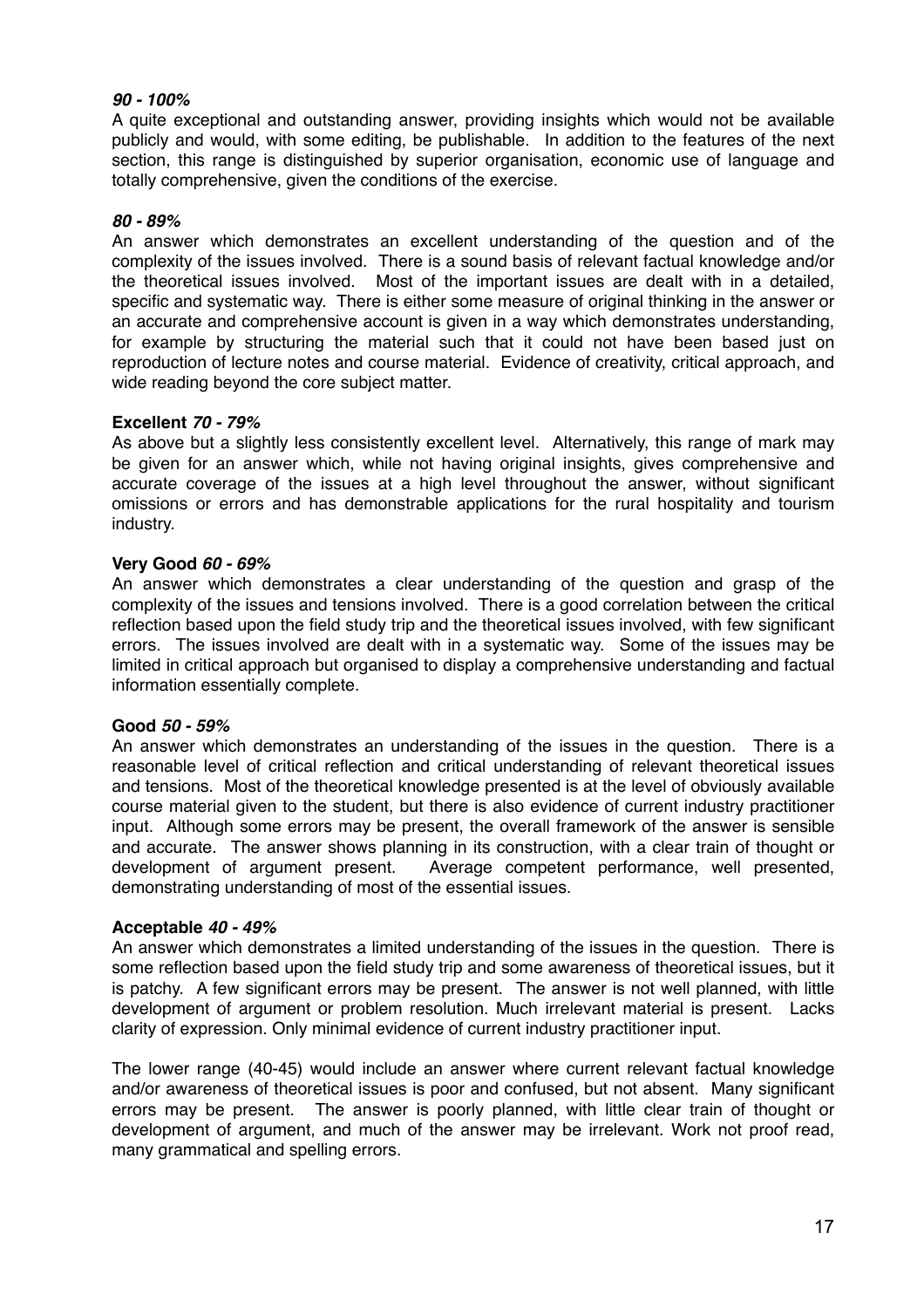### **Unacceptable, Border Line Fail** *30 - 39%*

Attempts an answer, but relevant factual knowledge and/or awareness of theoretical issues is very poor and confused, and very limited with many significant errors. Does not meet the minimum referencing and/or word count requirement.

### **Unacceptable, Clear Fail** *10 - 29%*

Not clear that an answer is properly attempted. Only a few minor points made at all relevant to the answer and these may be superficial. Most material is irrelevant or incorrect. Does not meet the minimum referencing and/or word count requirement.

#### *1 - 9%*

An answer that is so short or irrelevant that only a few marks are justified. For example, one or two points may be made which show some peripheral awareness of certain possibly relevant issues. Does not meet the minimum referencing and/or word count requirement.

#### *0*

No answer is presented. A zero mark may also be warranted for unfair practice such as plagiarism or collusion.

#### **Division of Urban Environment and Leisure Studies Assessment Feedback Sheet coursework 2**

| <b>Student number</b>          |                                       |
|--------------------------------|---------------------------------------|
| <b>Course</b>                  | BA Tourism and Hospitality Management |
| <b>Module title &amp; Code</b> | UEL 7 PRL                             |
| <b>Deadline Date</b>           | 13/05/19                              |

| <b>Assessment Criteria</b>                             | <b>Excellent</b><br>$70%+$ | <b>Very</b><br>Good<br>60-69% | Good<br>50-59% | Weak<br>40-49% | Poor<br>$0 - 39%$ |
|--------------------------------------------------------|----------------------------|-------------------------------|----------------|----------------|-------------------|
| Evidence & depth of<br>research                        |                            |                               |                |                |                   |
| Identification and evaluation<br>of leadership         |                            |                               |                |                |                   |
| Discussion & analysis                                  |                            |                               |                |                |                   |
| Evaluation of leadership<br>strategies within industry |                            |                               |                |                |                   |
| Linking of conclusions and<br>recommendations          |                            |                               |                |                |                   |

## **Overall Agreed Mark (%)**

The attributes of your work that have led to this mark are:

To improve the mark, you would need to:

**Signed** Date: